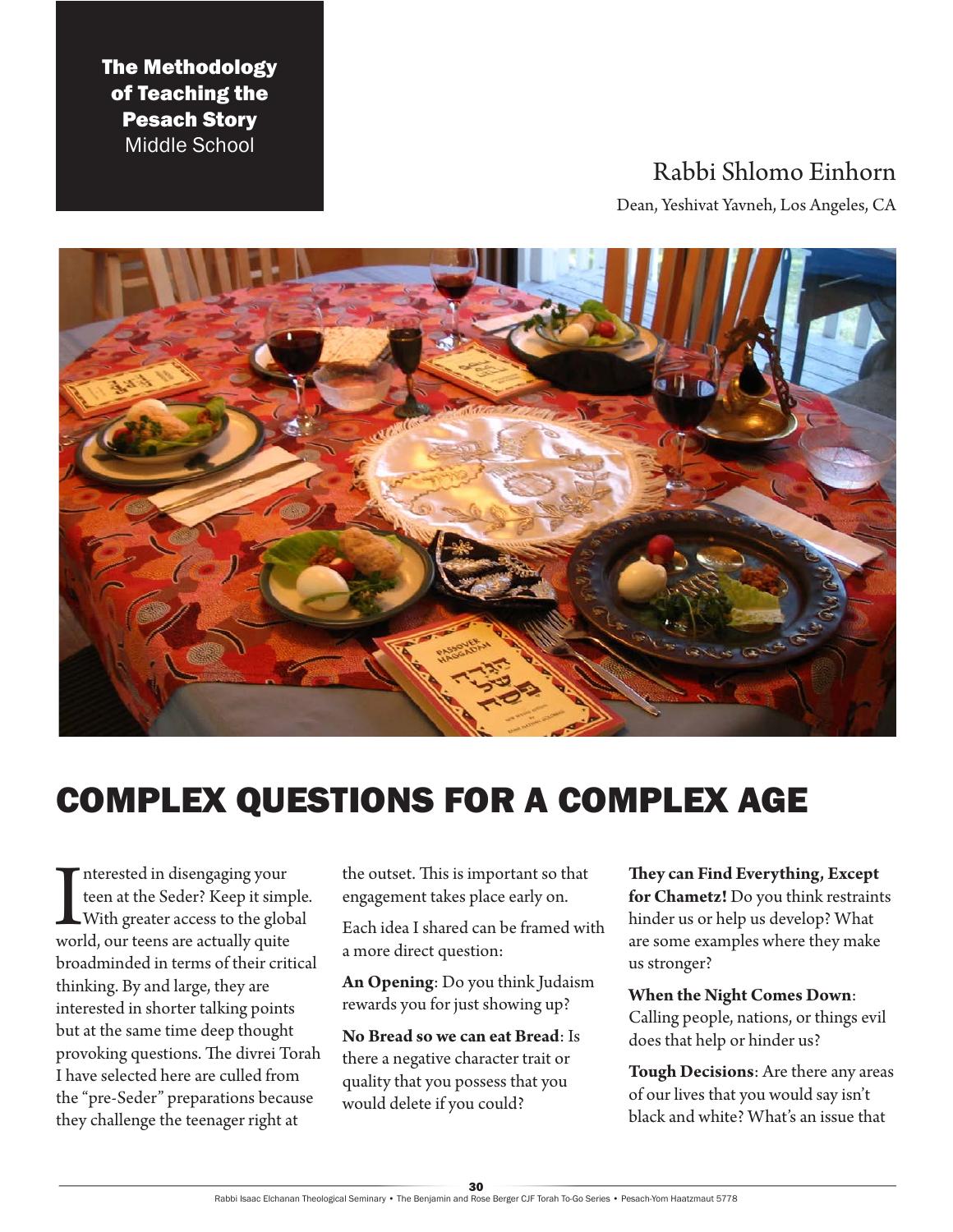you can easily make the case one way or the other?

**Remove the Candle**: Should we maintain museums celebrating military victories?

**The Little Three**: Is there anything you would say you really are jealous of?

# An Opening

Up until now, our lives may have been missing something. Limiting mindsets and past failures have discouraged us from taking charge of our destiny. Perhaps we could use a relationship with G-d. But where do we begin? How much work must we do? The Midrash (*Shir HaShirim Rabbah* 5:2) teaches us that G-d says "open for Me an entrance the size of an eye of a needle and I will open for you an entrance the size of a ballroom." G-d expects us to start the relationship by making some minimal change. What change? Don't worry. On Pesach, the work on our part may be even easier. In English this holiday is called Passover because G-d passed over the entrances of the Israelites' tents when meting out retribution upon the Egyptians. The Gerrer Rebbe, the

When we go seven days without chametz, we too can "kill" the negative energy that feeds off chametz. After Pesach is over, we are ready to go back to chametz because at that point we have obliterated the darker symbolism of bread.

Sefas Emes, explains that G-d skipping over the entrances is a reference to the entrance mentioned above in the Midrash. On Pesach, G-d passes over or forgoes the need for us to make the first opening. On Pesach we don't even need to start by opening an entrance for G-d the size of an "eye of a needle." Just show up, and the opening has begun. The fact that you are reading this d'var Torah, open to life's possibilities, means that you are ready.

## No Bread so we can Eat Bread

The Torah (Devarim 16:8) teaches us that we are supposed to eat matzah for seven days. The mystical sources call matzah the "bread of faith." On the other hand, regular leavened bread, chametz, which we eat year round, alludes to the shadow side of the human being or the *yetzer harah*. By eating matzah on these seven days, we are somehow ensuring that we are protected from the possible negative spiritual influence of bread the rest of the year. If chametz is symbolically so bad, why do we continue to eat it the rest of the year?



Maimonides in his *Laws of Oaths* 5:20 says that if somebody takes an oath that they're not going to eat anything for seven days, it is considered meaningless and they have violated the prohibition of swearing for no reason. The reason it is considered a meaningless oath is because in the eyes of Jewish law no one can live for seven days without food. The Chassidic scholar known as the Avnei Nezer says that we see from this statement of Maimonides that in the physical world, seven days can kill. The physical world parallels the spiritual world. Therefore, when we go seven days without chametz, we too can "kill" the negative energy that feeds off chametz. After Pesach is over, we are ready to go back to chametz because at that point we have obliterated the darker symbolism of bread.

# They can Find Everything, Except for Chametz!

Legend has it that Reb Levi Yitzchok of Berditchever once asked one of his pupils at the Seder if he could locate some Andalusian tobacco. The student quickly went and came back with the exceptionally rare Andalusian tobacco. The next day the Rav asked another student to bring him some rare Devils Pup-fish. The loyal student came back within fifteen minutes with this precious fish. Then he turned to another trusted student and asked him to find some chametz, any chametz anywhere. The student searched and searched and couldn't find a single bit of chametz. Reb Levi Yitzchak, who was always known as the great defender of the Jewish people, cried out to the Heavens, "G-d look at your people, they are always able to find anything anywhere like nobody